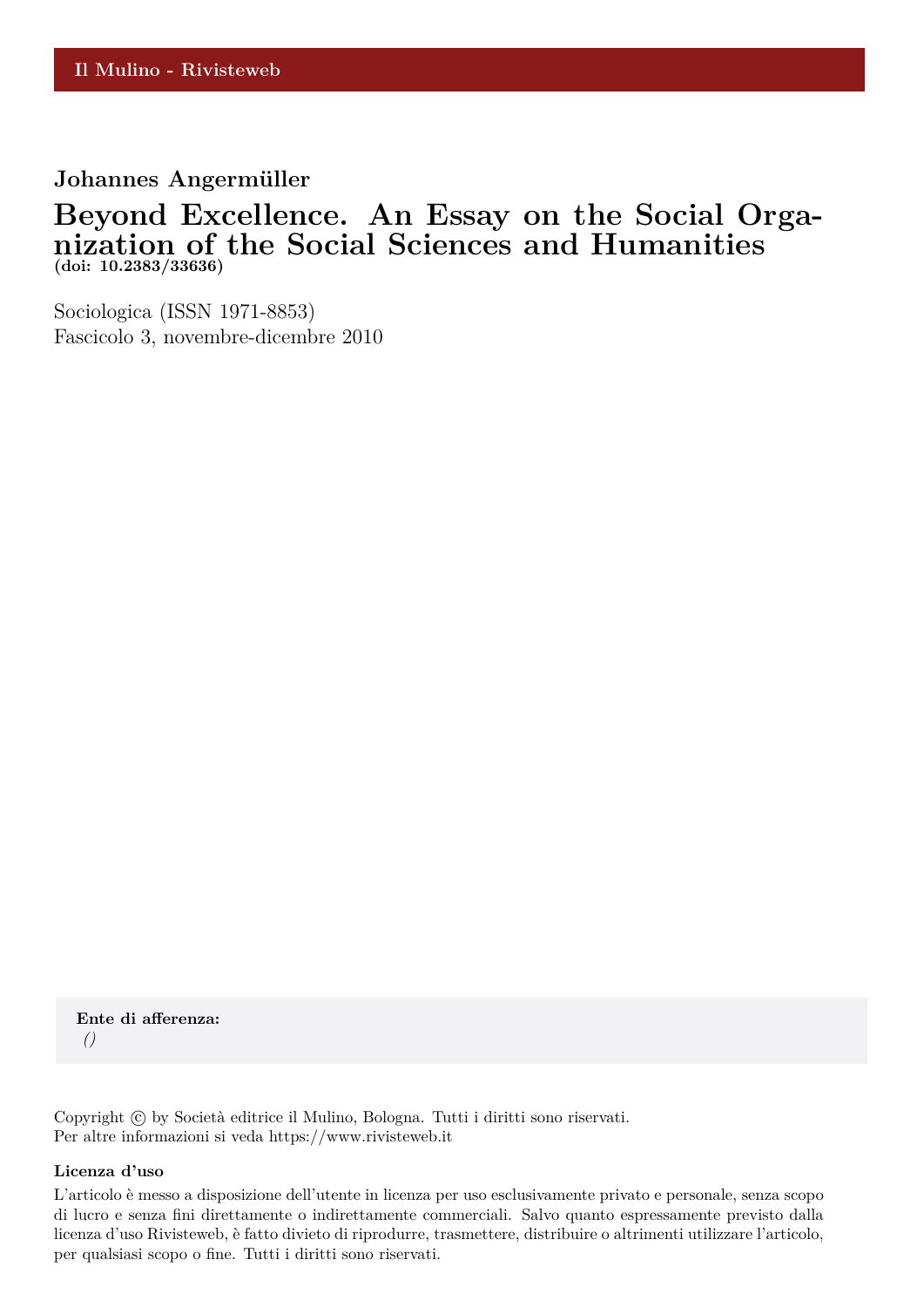Symposium / Thinking Academic Evaluation after Michèle Lamont's *How Professors Think*

# **Beyond Excellence**

# An Essay on the Social Organization of the Social Sciences and Humanities

*by* Johannes Angermüller

doi: 10.2383/33636

As academic research is a competitive business, most people agree that jobs, money and other resources should go to where the most excellent research takes place. Most people will also agree that the individuals best qualified to assess quality of specialized academic knowledge are the academic peers. Yet there is little agreement on what excellence is and how it can or should be evaluated. On the occasion of Michèle Lamont's *How Professors Think. Inside the Curious World of Academic Judgment* [Lamont 2009], this essay points out the limits of excellence as an organizing principle for the terrain of academic research. By reflecting on the more general role of peer review for academic knowledge production, it points out the heterogeneity of research with its intertwined logics of knowledge and power.

### **xThe Expansion of Higher Education and the Specialization of Academic Knowledge**

Ever since research has been done systematically by specialized producers in academic institutions, academic knowledge has differentiated into ever more communities, fields, and niches. If Leibniz is said to have been the last erudite to oversee the (European) academic output of his time, the last person to have even remotely followed the knowledge production of a whole discipline should have stopped his or her efforts by the middle of the Twentieth century. Only ten years ago, it was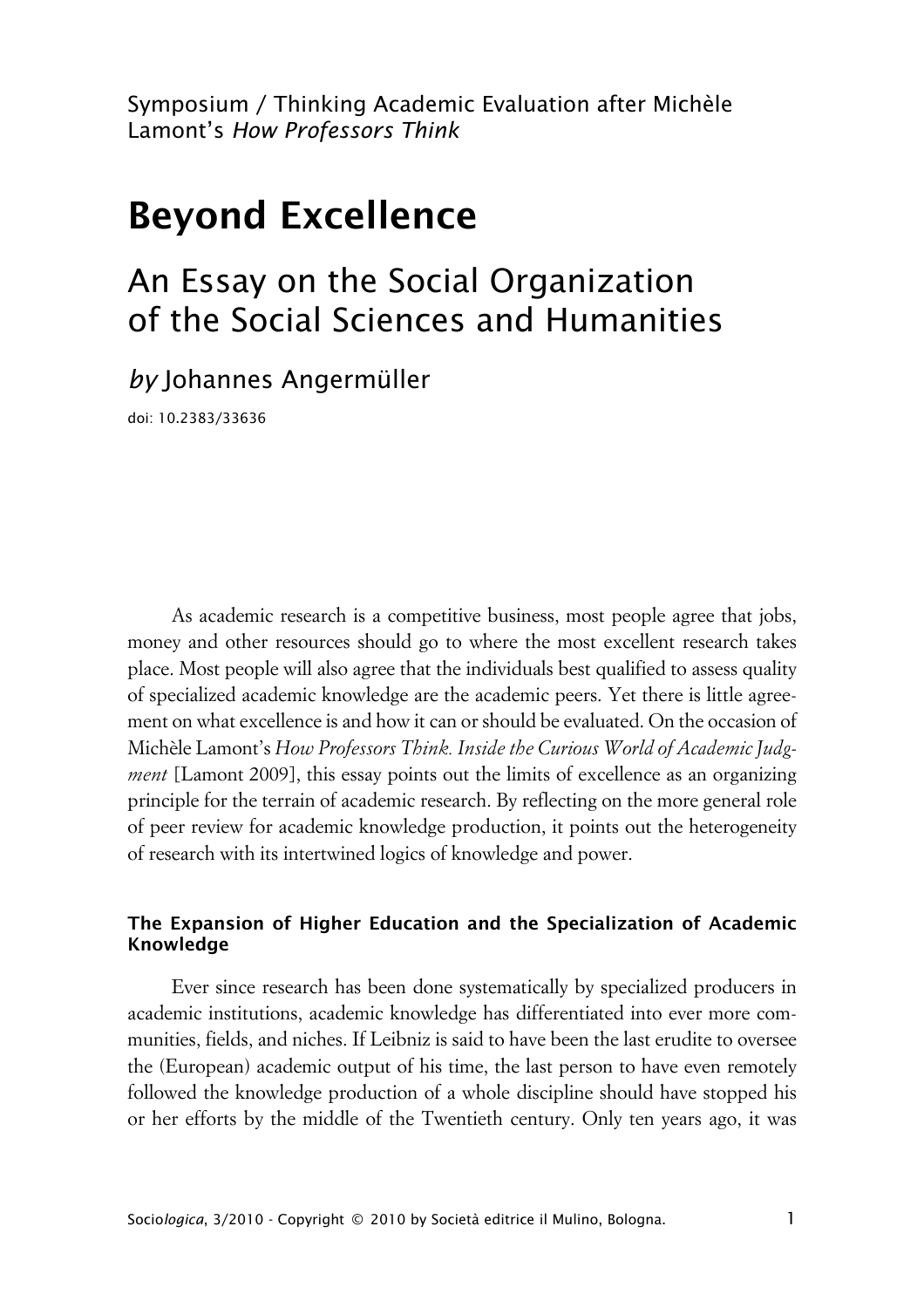estimated that more than 80% of scientific communication was done in no more than three languages – English above all with German and French following far behind [Swaan 2001]. With higher education booming in many non-Western countries, academic knowledge production now largely surpasses the confines of the West. While currently about 30 to 40 new universities are being founded in China, even in the least industrialized parts of the world such as in Africa universities are growing at a much higher speed than in the West. As a consequence, even the most well-read specialist of the smallest field of research can no longer follow the academic debate in its entirety, which may now include publications in Urdu, Korean or Lingala.

This process is likely to continue even though traditional hierarchies between Western elite institutions and the rest may persist. While some new disciplines emerge, older disciplines have parceled out into dozens and hundreds of subfields. The small field of the sociology of science alone, e.g., has given birth to science and technology studies, the sociology of scientific knowledge, the laboratory studies, the social studies of finance, the sociology of objects and artifacts, etc. Let's also think of the countless interdisciplinary "studies" which emerged in the wake of cultural studies: postcolonial, gay, lesbian, and queer studies are now gigantic fields with an abundance of subfields such as whiteness, performance, and visual studies to name just a few well-known examples [Abbott 2001].

There are reasons for this seemingly unstoppable tendency toward ever new specializations, the first being quantity. Never have there been more trained academic knowledge producers than today. Fifty years ago, de Solla Price [1965] estimated that about 90% of all academic researchers who had ever lived on this planet were still alive. Even though today many industrialized countries no longer see the rapid growth rates of the 1960s, almost all fields have continued to expand, even the humanities despite the well-rehearsed rhetoric of crisis and decline [Hamann 2009]. Thus, in just 200 years small clubs of erudite gentlemen and men of letters have transformed into a multi-billion industry with thousands of full-time teachers, researchers and professionals whose output is published in probably more than 100.000 academic journals worldwide.

If academic knowledge is breaking down into small and smallest fields of specialization, this tendency is not only a consequence of an ever-increasing number of producers and products but also of the values of the academic system which holds repetition and imitation in low esteem and bans plagiarism. Generally, new members entering the system are encouraged to create knowledge that nobody else has produced before. As a consequence, academics usually spend considerable time and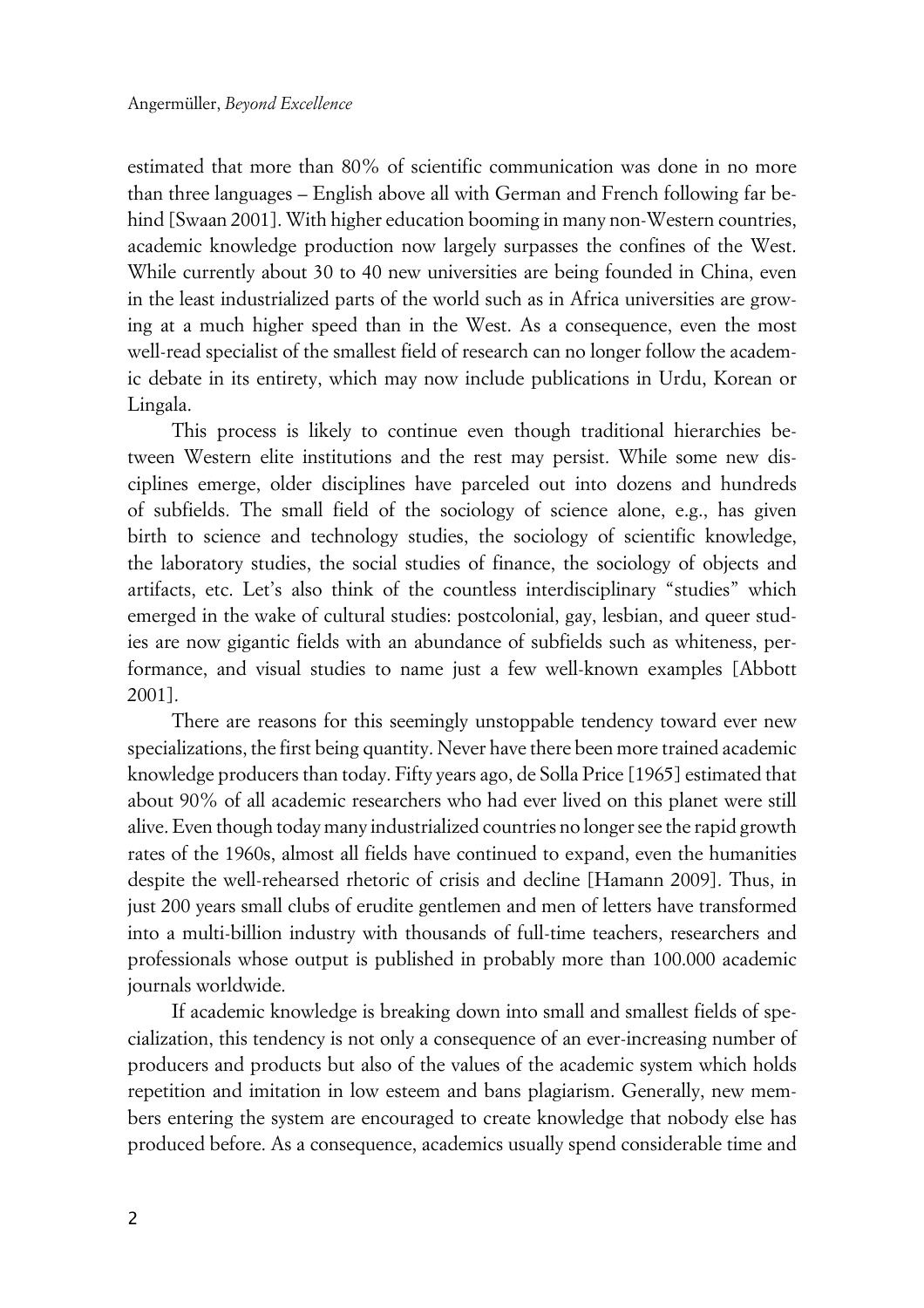energy on acquiring some unique expertise distinguishing them from everybody else in the field. Yet the problem is that the most significant achievements in research are often, in some way or another, the least commensurable ones which can be hardly understood or evaluated properly by the peers. From the point of view of the academic producers, a strategy which aims at creating incommensurability is anything but irrational – for who would like to be compared and ranked with, say, 100.000 other linguists? Should the producer not do everything to reduce competition by specializing on a subject for which no one else can claim legitimate expertise such as "regional dialects of gestural language in Northern Africa from a cognitive point of view?"

Yet despite this eternal drive toward uniqueness, vastly different research output is judged and assessed by actors *not* coming from the same field. Obviously, there are many situations in which academic work is subject to evaluation. And there are numerous experts dealing with the difficult task of evaluation. Michelle Lamont's study on peer review in five research organizations in the U.S. systematically investigates how they do just that.

Let me start with my own evaluation of this rich and well-researched empirical study on the evaluative standards, the practical reasoning and the implicit knowledge involved in peer review. To my knowledge, this is the first major study to systematically investigate peer review in different research organizations covering different disciplines the social sciences and humanities – a path-breaking contribution to the sociology of (scientific) knowledge and a must-read for everybody who wants to know how the social sciences and humanities work. As peer review is an object which the academic sociologist cannot observe without being peer reviewed him/herself, field access is particularly difficult to obtain. While Lamont could sit in on a few panel meetings, the bulk of her study is based on interviews she conducted with panelists shortly after their meetings. What makes it unique is its broad empirical base and its reflexive insights into an object of which she herself is a part.

At several points, Lamont insists on the professional attitude she encountered when she was doing her study. Given the pressures and dynamics of panel deliberations, one understands how panel members are obliged to exclude "extra-scientific" considerations. However, surprisingly enough, Lamont also finds that nobody was able to define what excellence is even though apparently everybody claimed to recognize what it was when it was there. While Lamont, too, refrains from venturing any hypotheses about the nature of academic excellence, she seems to share the interviewees' firm and unshakeable belief in the primacy of excellence. Yet can there be such a thing as excellence out there like a language that everybody can speak without knowing how to account for its rules and structures? If excellence is a more or less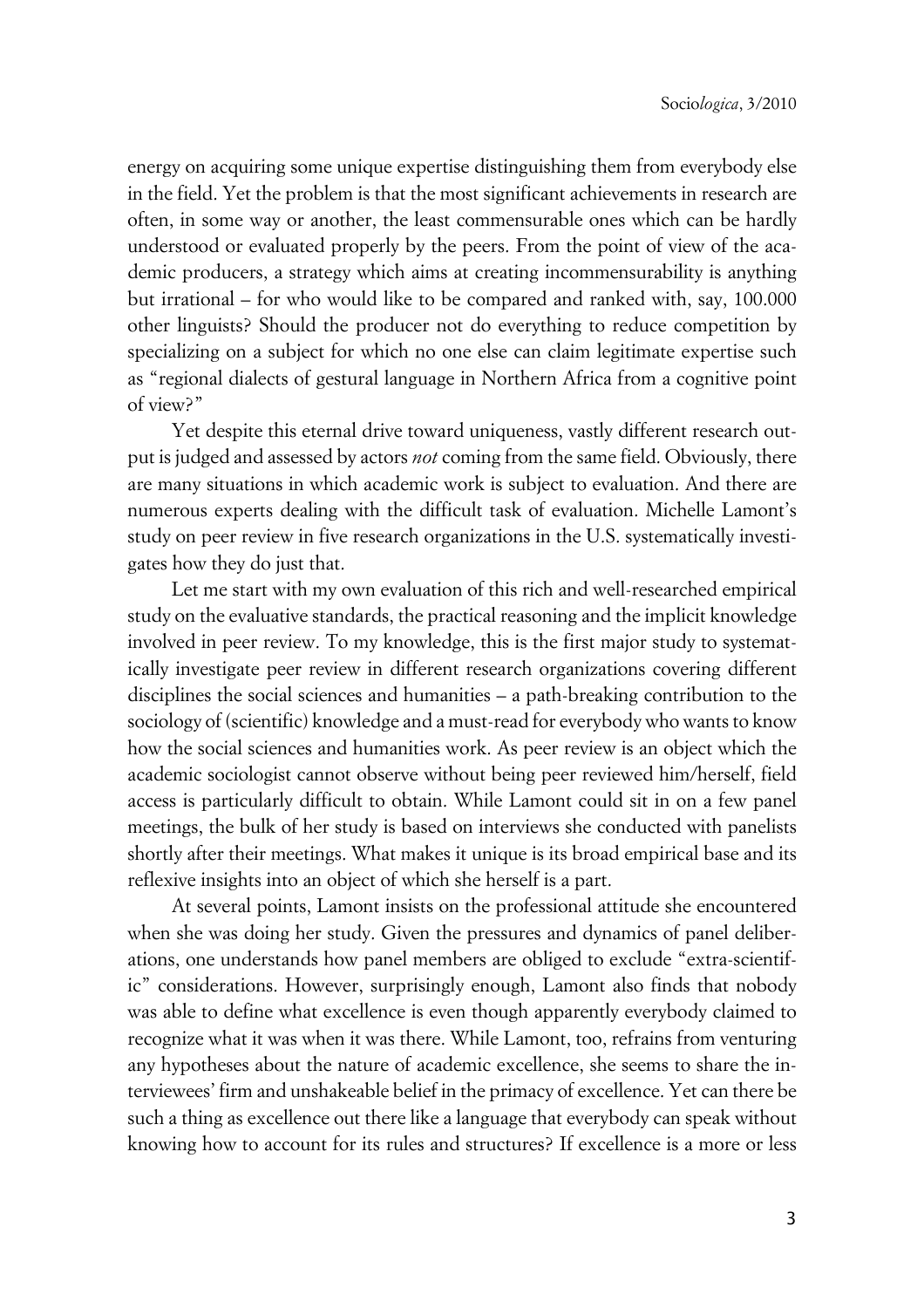universally recognized gold standard for academic research, it is not a standard that has the hard and solid reality of a substance like gold. On the contrary, excellence is a fuzzy object which miraculously seems to evaporate once you try to zoom in on it, to get close to it and to feel its fabric as it were. Hence, the problem is that "evaluation is contextual and relational, and the universe of comparables is constantly shifting. Proposals demand varied standards, because they shine under different lights. In some cases, the significance of the proposed work is determined by the likely generalizability of its findings. In others, how a topic informs our understanding of broader processes is more important. In yet another, significance is assessed by the deeper understanding that results from a particular interpretation. In panel deliberations, the ideal of a consistent or universalist mode of evaluation is continually confronted with the reality that different proposals require a plurality of assessment strategies" [Lamont 2009, 241].

Contrary to traditional "great men – great ideas" approaches that prevail in many studies on the social sciences and humanities, the process of academic knowledge production involves much more than producing interesting ideas and putting them on paper. While it is Lamont's merit to have studied some of the sites where ideas from specialized knowledge producers turn into institutionally recognized knowledge, the purview of her study does not include the wider web of practices into which academic research and its assessment is usually embedded. However, what happens inside panels relates in many ways to the academic world outside, where researchers are published (or not), hired (or not), cited (or not), etc. Therefore, in order to account the significance that peer review holds for academic knowledge production, I want to go further and ask how peer review relates to the terrain of academic knowledge production more generally.

Against the background of Lamont's many productive insights in peer review processes, I will sketch out some preliminary ideas about the social organization of the social sciences and humanities. In the following, I will argue that excellence, defined as the assessment of research quality, is not necessarily what academic research is about, at least not always. Firstly, excellence is not the only organizing principle for academic knowledge production which is characterized by at least two competing types of practices: the stratifying logic of top/bottom distinctions and the tribalizing logic of inside/outside distinctions. Excellence only points to the latter aspect, viz. practices of judging, assessing and ranking which is especially important for the organizational dimension of higher education. Secondly, I will point out the non-conceptual circumstances from which peer review experts draw to decide on a proposal. Hence, excellence is never achieved through the intrinsic force of an idea; the con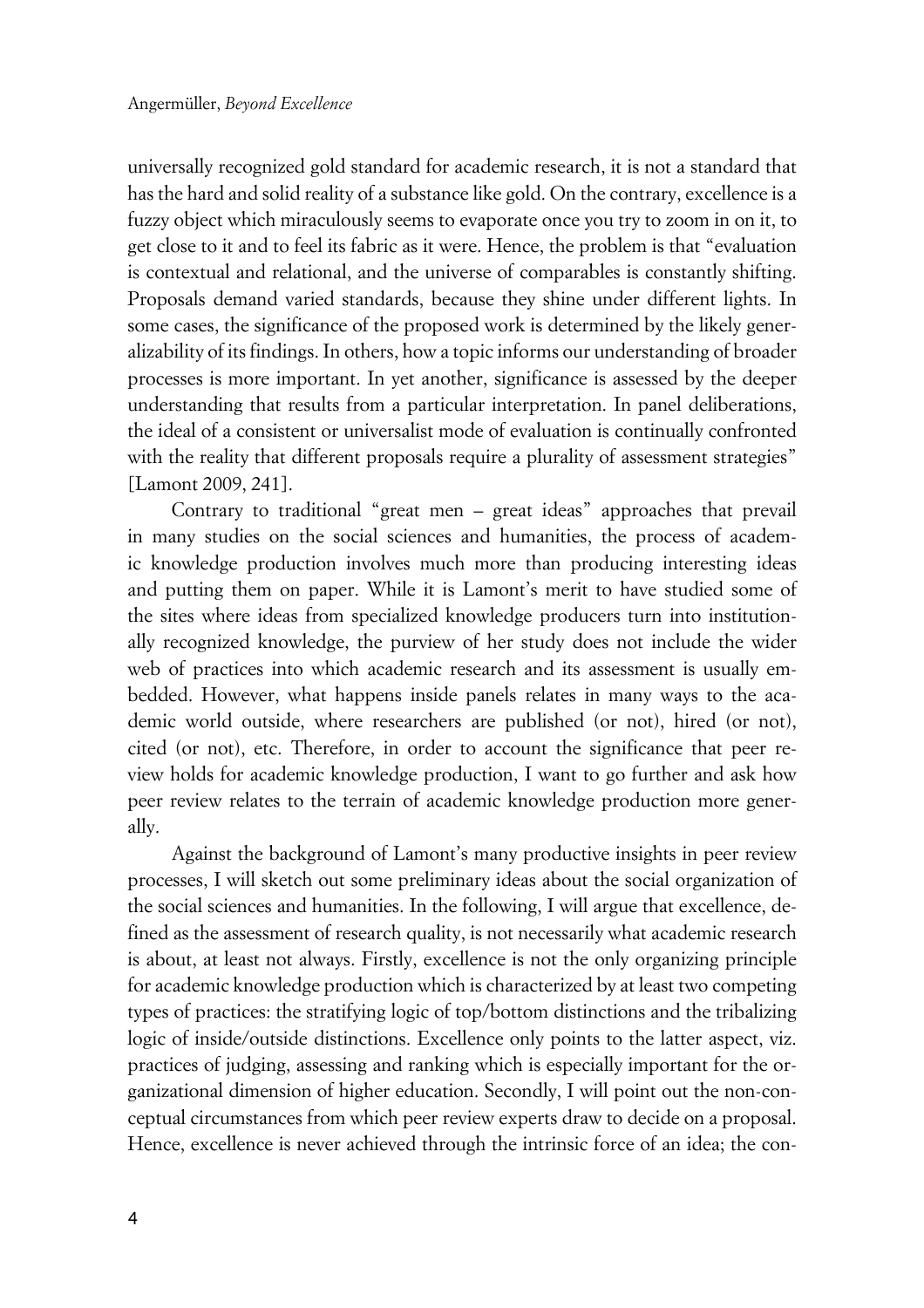struction of excellence is a practical achievement embedded in a web of knowledge and power. In a word, since there is no such a thing as pure conceptual excellence, peer review is a complex, creative and in many ways "messy" procedure that is firmly grounded in the social practices of the academic world.

### **xLegitimacy vs. Excellence: Membership Claims and the Practice of Research**

While producers and products are judged, compared and ranked on the noble grounds of excellence, excellence may not be the be-all-and-end-all of academic research. Excellence certainly matters to academics but it may not be the problem they are worried about most. Their key concern is legitimacy, i.e. the legitimacy to speak, write, and act as a member of a scientific community. Indeed, before anybody can waste a single thought about how to distinguish between top and bottom, one is confronted with the question of who is inside and outside. Therefore, the more existential pressure for academic producers is to conform to cultural norms and ideals than to successfully compete on a market of excellence. From this angle, academics are always busy making membership claims in order to be seen as legitimate representatives of this little niche on Alfred Musset's poetry or that little specialty on nation-building in Western Africa, to be recognized as a member of French studies or of cultural anthropology. The first question, therefore, is who one is, for nothing is less certain and more existential. Indeed, even the most competitive journal has to decide at some point whether a contribution "fits in." And doesn't even the most purist funding agency have to define who may apply and who not? Therefore, academic producers constantly draw lines between us and them, between the peers whose work one can legitimately claim to understand, talk about, and maybe even judge and the others who live on a planet too far away to even think of.

The game of identifying each other's membership(s) may take place unconsciously but not less consequentially as it seems to be a fundamental requirement for scientific communication to succeed. Conference gossip, e.g., usually does not start until the conversation partners have signaled to each other "where one comes from." More generally speaking, it is difficult to get across the simplest idea if you don't sketch, in some way or another, the (disciplinary) public one likes to address. Therefore, even though there may be many different motivations for somebody to cite somebody, the most central one is to delimit the academic community with which the authors wants to engage in scholarly exchange. If academic researchers want to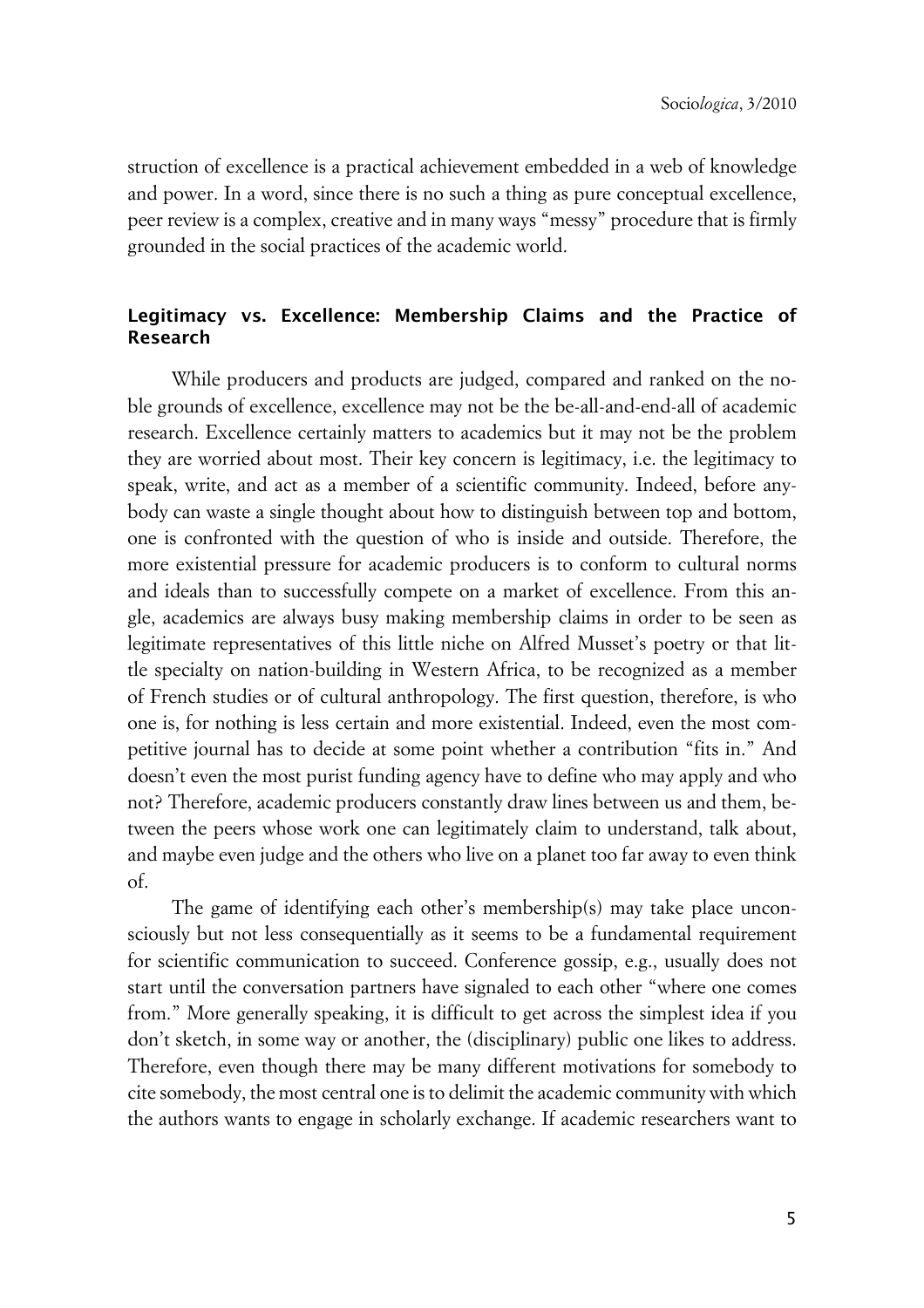be understood, they need to situate their thoughts in an epistemic field, which they can do implicitly by using this concept or that name or explicitly by means of mappings, citations and bibliographies. References, therefore, may not identify the most excellent producers in the field. Their more important function should be to shore up one's own membership claims. Hence, citing somebody serves to show who one knows, who said what and who takes what position vis-à-vis others. Oftentimes, excellence and legitimacy are inextricably bound up with each other as the most legitimate representative of a field is also often regarded as the most excellent one in one way or another. Yet, while research without excellence may be conceivable, it cannot do without researchers claiming to be members of certain communities. Without membership no excellence.

Yet if the first objective in scientific communication is to explore the many manifest and hidden boundaries distinguishing between people inside and outside, what is the meaning of peer review then? Is peer review just a futile exercise which conceals a struggle between insiders and outsiders, an ideology that masks the uneven distribution of economic and political power among producers? As this is obviously not the case, I want to distinguish between two competing, but interlocked logics that organize the production of academic knowledge. The first one is the "tribalizing" logic of inclusion and exclusion which organizes the terrain of knowledge, defines membership and allows to delimit academic communities. The tribalizing logic is the dominant mode of most instances of scientific communication, when specialized academic knowledge producers produce and receive knowledge and refer to each other within a given niche, field or community. This is the logic that dominates in academic everyday life when knowledge producers talk to this or that person or cite this or that source.

The second logic is the logic of stratification which organizes the terrain of institutionalized power, which institutes relations of legitimate inequality between the producers through organizational hierarchies or arrangements of governmental technologies. This "stratifying" logic is transversal to the academic communities in that it tends to characterize the classifying and ranking activity of actors with administrative, economic or political power who are involved in decision-making processes [Musselin 2005; Münch 2009]. The actors engaging in stratifying practices may be confirmed scientists (i.e. "peers" broadly understood) but they are rarely specialized in the same niche as the producers and products they assess. Rather than veritable peers who know each other personally and share the same disciplinary or subdisciplinary expertise, they are experts versed in the evaluative culture of their discipline and competent decision-makers. Their task is to translate the ambivalent, multi-faceted, and protean knowledge of specialized academic producers into the binary code of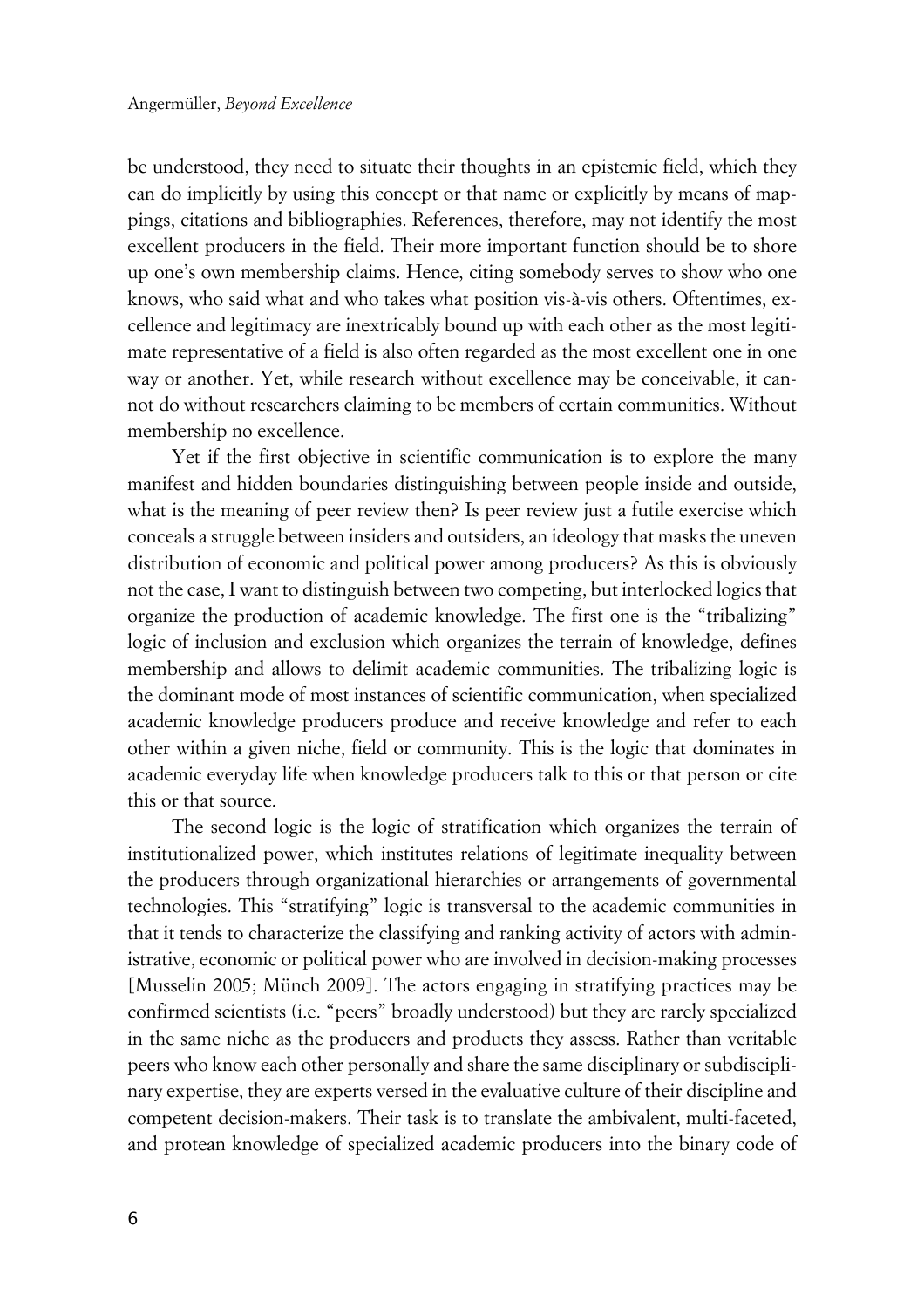bureaucratic organizations, governmental structures and mass-media discourse: excellent – not excellent, passed – failed, one – zero. Therefore, if there is no excellence without membership, excellence and membership are in most cases inextricably intertwined.

Against this background, academic knowledge production follows (at least) two contradictory logics: tribalization and stratification. While tribalization usually dominates in the production and reception of specialized knowledge within a given community, stratification tends to predominate when it comes to organizing the distribution of legitimate power, notably through the organizational structures of higher education – cfr. Burton Clark's remark that higher education "must be centered in disciplines, but it must simultaneously be pulled together in enterprises" [Clark 1983, 32]. Following Michel Foucault's ideas on power/knowledge – especially his theory of governmentality [Foucault 2007] – I want to conceive of the academic terrain as an uneven and heterogeneous field of practices following contradictory logics: the tribalizing logic of disciplinary knowledge and the stratifying logic of organizational power. It is one thing, therefore, to spend time and energy on browsing the stocks of the library, to read and write texts, to present papers and to talk to people at conferences; it is another thing to participate in decision-making procedures where some proposals have to be accepted, others rejected. The challenge for most academics is precisely to bridge both logics by articulating ever new, unique and sometimes extremely complex articulations, which call for their unique problem-solving competence, practical capacities and creative imagination. Thus, by constituting an uneven and shifting terrain where power and knowledge is necessarily bound up with each other [Maeße 2008], research activity revolves around the – ultimately irresolvable – contradiction between tribalization and stratification, which pushes academic producers toward ever new distinctions and innovations.

### **xThe Non-Conceptual Background Knowledge of Peer Review**

With these remarks from a poststructuralist background, I want to account in a preliminary way for the social organization of the parceled and uneven terrain of academic knowledge with its inbuilt drive for uniqueness. While the sociology of science has traditionally been characterized by a cleavage between macro and micro theorists, such as, on the one hand, institutionalists [Merton 1962; Weingart 2003], neo-institutionalists [Meyer 1980] and class theorists [Bourdieu 1988] and, on the other hand, post-Goffmanian ethnographers [Knorr Cetina 1981] and actornetwork-theorists [Latour 1987], the poststructuralist approach to the sociology of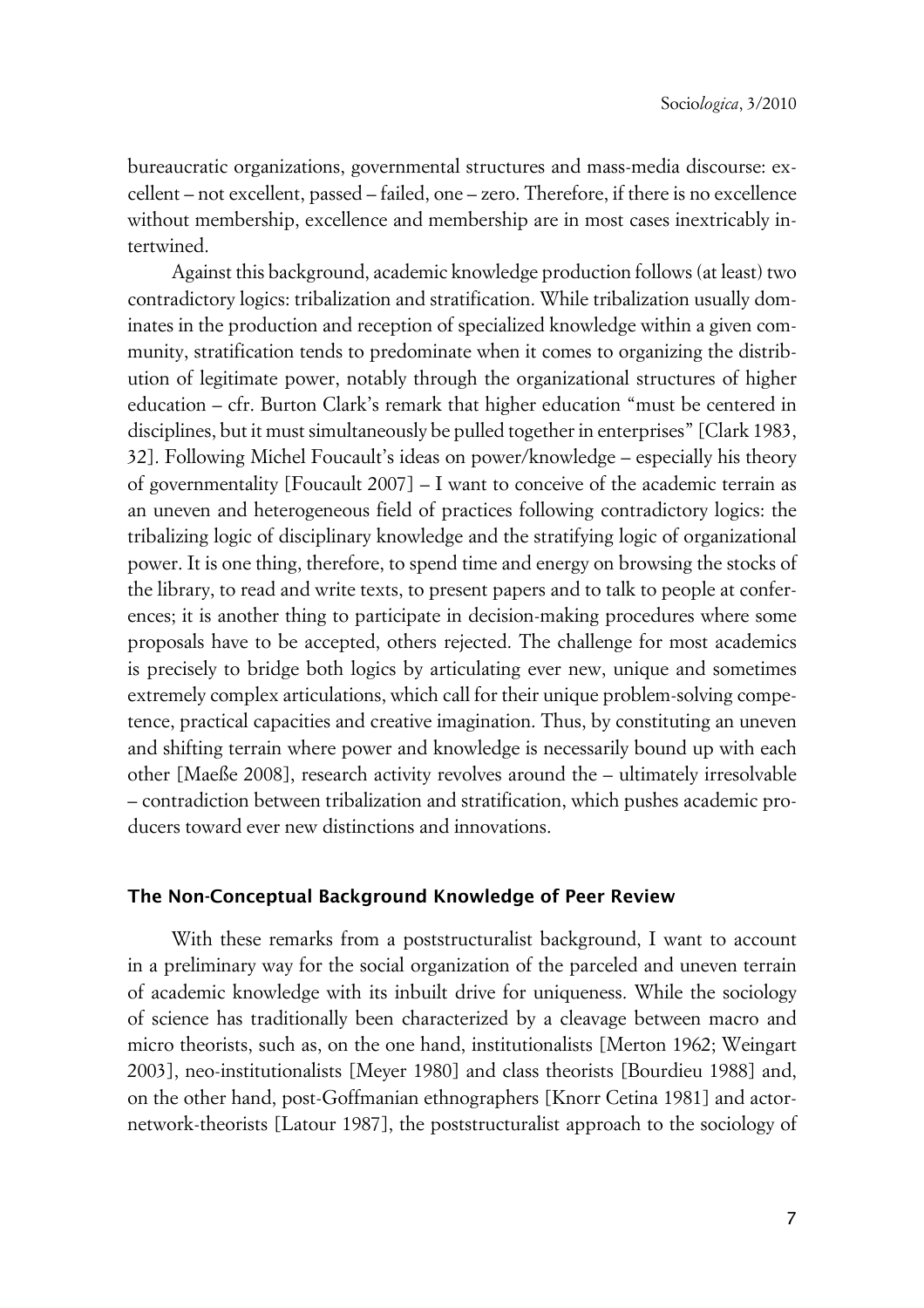science aims to integrate micro and macro approaches by stressing the heterogeneity of academic knowledge crossing different fields with different logics and rationalities.

Accordingly, the panelists of Lamont's study not only reunite different sorts of expertise but they also mobilize their non-conceptual background knowledge about the fields the applicants come from. Therefore, it is instructive that Lamont makes a point of the role of "non-scientific" criteria such as the perceived "moral" quality of the applicant [Lamont 2009, 194 ff.] or the overall balance of the selected projects along regional, institutional, disciplinary, sexual or ethnic lines [*ibidem*, 217 ff.]. As Lamont emphasizes time and again, the panelists do not lack a professional attitude if they do not abstract from these considerations as even and especially in the most professional panel deliberations there is a lot more going on than just identifying excellence as such, understood as the conceptual, argumentative, and intellectual soundness of a project. Indeed, the construction of excellence involves much more than qualifying "proper and logical thinking;" it is a practical achievement of the reviewers who draw from all kinds of ideas, assumptions, and beliefs in order to come to a decision. Excellence, in other words, is not some inherent quality that can be simply read off from a text or proposal; it needs to be constructed by experts who translate complex, specialized and incommensurable input into "binary" output, i.e. into decisions and rankings according to which producers can be recruited and resources distributed. As the construction of excellence requires passing from a tribalizing into a stratifying circuit, peer review is bound to be a messy and in many ways contingent process – see journal peer review procedures [Hirschauer 2005]. How does it come that many participants display an unshakable belief in its fairness and objectivity, not least Lamont herself? Now if that's not a miracle…

The belief in the system of peer review may appear less miraculous if we consider the many sites where the excellence of academic output is assessed and judged. As Lamont puts it, panels are seen as a "machinery or technology of evaluation around which evaluative cultures are intertwined" [Lamont 2009, 23]. Therefore, the funding panels are embedded in a dispositif of governmental technologies and practices which constitute a terrain of social inequality where academic producers can be controlled and policed, often by and through themselves. Given the strong role of nation-states in financing higher education, these technologies are deeply integrated into "national" institutional arrangements which differ considerably from one country to another. Toward the end of her book, Lamont alludes to the comparative dimension of her project when she compares the U.S. system of anonymous peer review with academic systems in Europe, notably in France. Indeed, what happens in panel deliberations needs to be situated in "evaluative cultures" [*ibidem*, 4] with their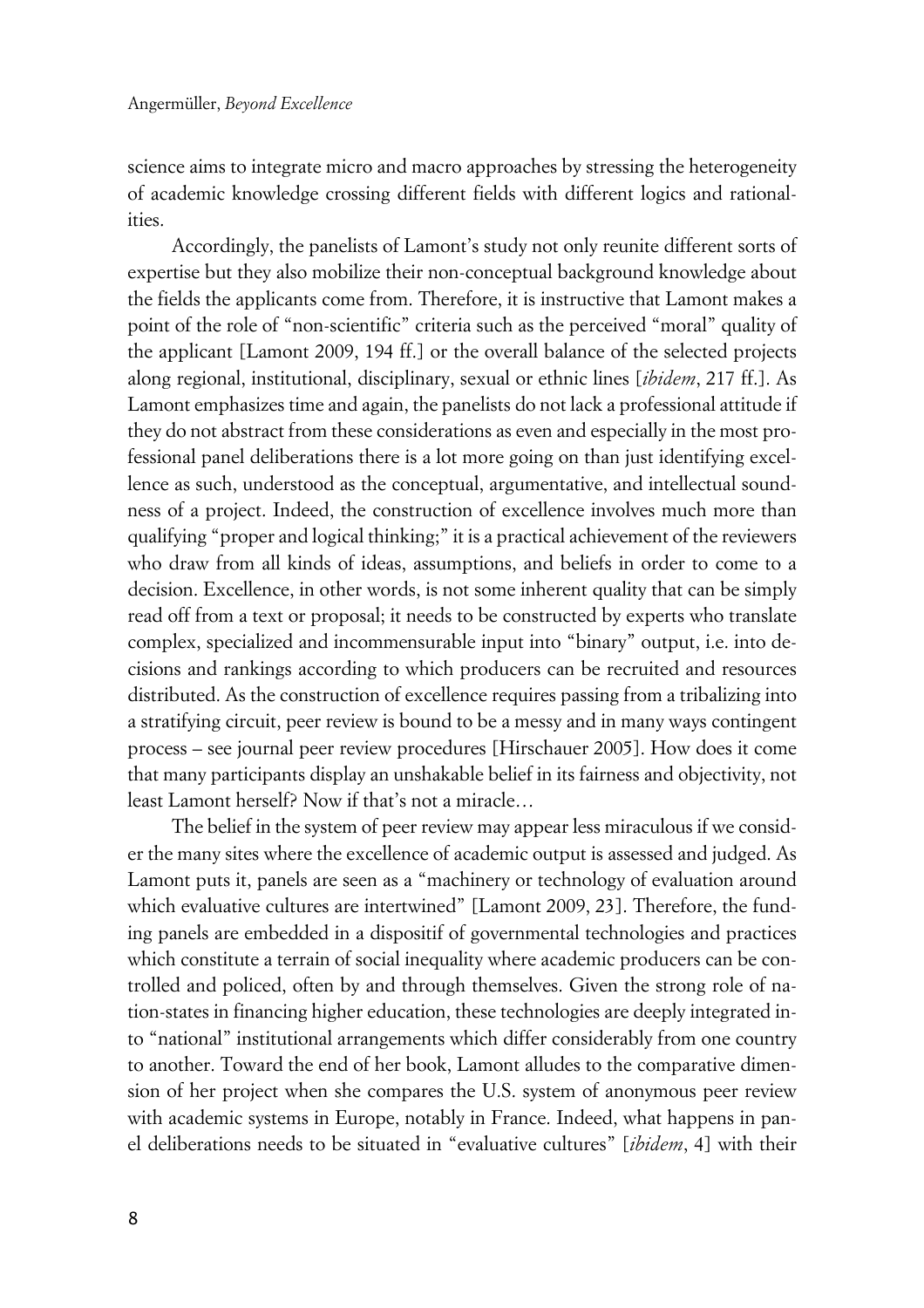classifying and stratifying practices. Therefore, if the professional ethos is especially developed in the U.S., this is not only an effect of size (as the participants of evaluation procedures are less likely to know each other in a big system like the U.S.) but also a result of an organizational "culture" which deploys certain techniques of ruling and controlling large numbers of producers through universities, associations, journals, etc. Peer review needs these taken-for-granted ideas of how and what to assess properly which differ significantly between disciplinary and national fields.

Peer review is one practice among many constituting the "governmentality" of a power/knowledge complex like academic geography in Italy or institutional psychoanalysis in France. These governmental complexes consist of mentalities, ideologies and habitus which are deeply engrained into institutionalized practices of distinguishing and classifying producers as well as creating and legitimating inequality between them. Differences between these taken for granted "ways of ruling" are especially clear if we take a comparative look at the excellence-conferring instances and procedures in different disciplines and countries. One of these domains is the publishing world, i.e. journals and presses which usually build systems of specialized gate-keepers from the academic communities. The practices of gate-keeping vary enormously: they can involve the loose cooperation of members of an established community (such as the flagship journals of national disciplines) or they form around groups, schools or individuals (such as many interdisciplinary and international journals). Blind, double-blind or not blind at all, reviews are produced by the journal or book series editor, members of an editorial board or external experts recruited on a more or less ad hoc basis. The same is true for publishing houses which sometimes mobilize advice from inside (as most academic publishers in Continental Europe prefer) or outside expertise (e.g. in many American university presses). The decision-making procedures can be extremely long, complex and costly or they can be simple and fast. At the same time, the status and importance that journals and presses enjoy in the academic field can differ considerably. For many literary critics and historians, it is more important to produce books than journals, while economists and psychologists are more likely to group around a few highly competitive journals. Old disciplinary fields usually have more journals at their disposals than new interdisciplinary fields. And there are huge differences between disciplines in different national settings: while American sociology as a discipline is essentially organized around two major journals with large reservoirs of peer reviewers, anonymous peer-review is rare in French sociology where there is no journal recognized by all members of the discipline.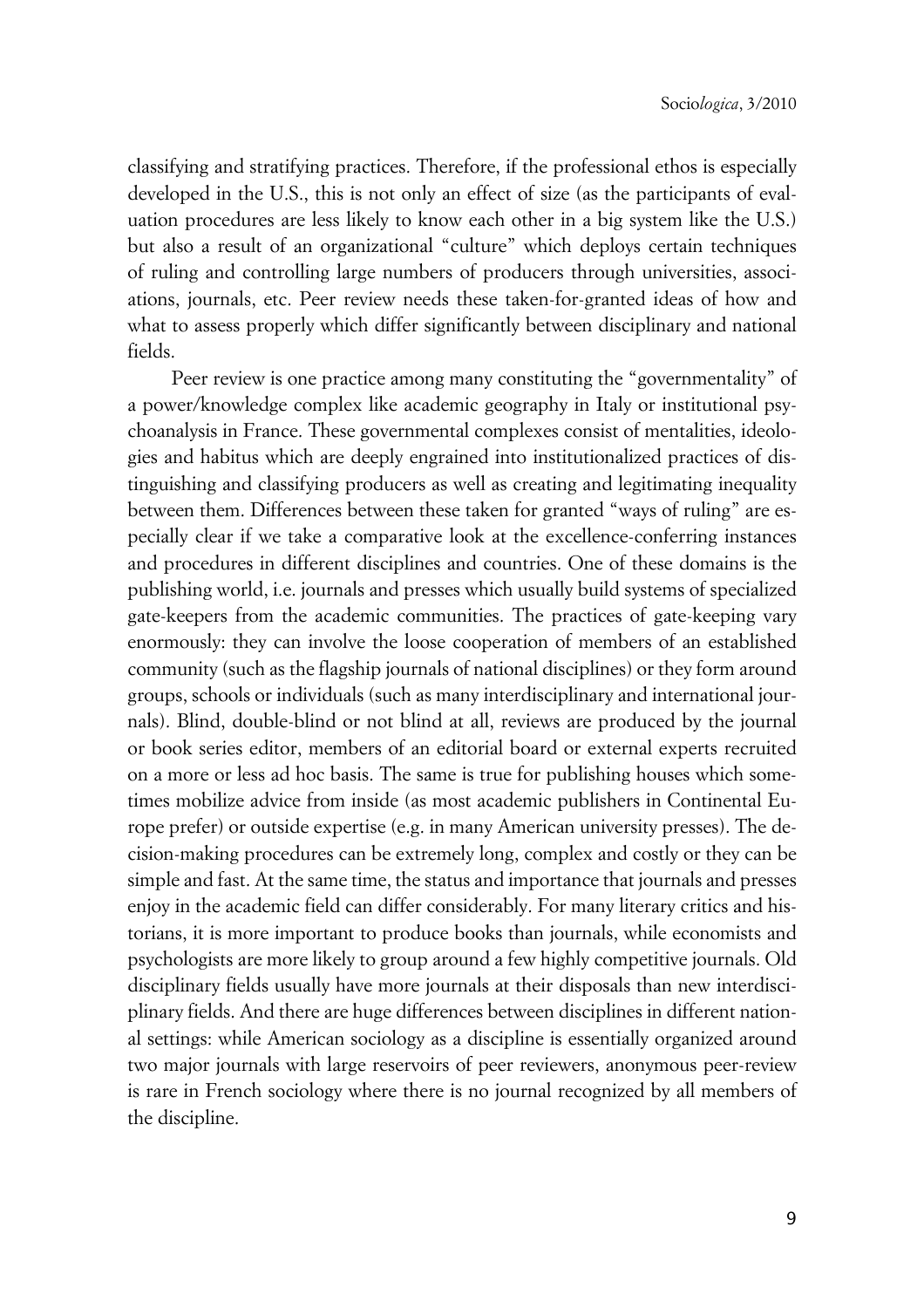Therefore, the expertise of peer reviewers largely exceeds their conceptual specialty. If they are invited to take part in a panel, they are recruited for their intellectual expertise just as much as for their "governmental" experience. They do not come from a power-free space but from a world where knowledge is subject to certain governmental procedures and practices. This expertise in the governmental aspect of academic knowledge production does not have to contradict their conceptual expertise. On the contrary, if the reviewer wants to be "fair" with the applicants, he or she does not only have to understand the "idea" of the proposal but also be familiar with the customs and "mores" of the respective field – what Lamont calls "cognitive contextualization" [*ibidem*, 58]. To have a full picture of a proposal, the reviewer needs to know what the most important publishing houses are, whether indicators like the SSCI is commonly used or not, whether there are peer-reviews journals work in the applicant's field of origin and many other things. In most cases, of course, this background knowledge about the governmental organization of the academic field is too complex to become the object of explicit negotiation between the panel members and probably most are not even aware of it.

Indeed, "excellent" panelists are connected with the academic world in both ways: as a representative of a specialized knowledge-producing community and as an agent of governmental practices versed in the rules, procedures and techniques of higher education. This is why peer review expertise is so tightly connected with the academic system in which the expert was trained. Thus, when a group of international experts were recently invited to help select the new "Universities of Excellence" in Germany, doubts were raised as to how a sound judgment could be expected from experts with next to no insider knowledge. Similar questions came to the fore when a colleague of mine at Mainz University was invited to take part in a tenure-track procedure at a University in the U.S. Earthlings cannot evaluate Martians even when they share the same (disciplinary) language and can understand each other on a conceptual level.

Power and knowledge have different geometries. While the disciplinary division of academic knowledge has been established almost on a global scale (though with considerable differences between the underlying intellectual traditions, especially in the social sciences and humanities), the organizational structures of academic power are embedded in national settings and are highly path-dependent. Indeed, to form an opinion of the weight of others in scientific discourse, academics need to know what a *Habilitation* implies for an *Assistent* in Germany, what is an *agrégation* for a *maître de conférences* in France or why there is usually no question that adjuncts start a tenure-track procedure in an American state university. Thus,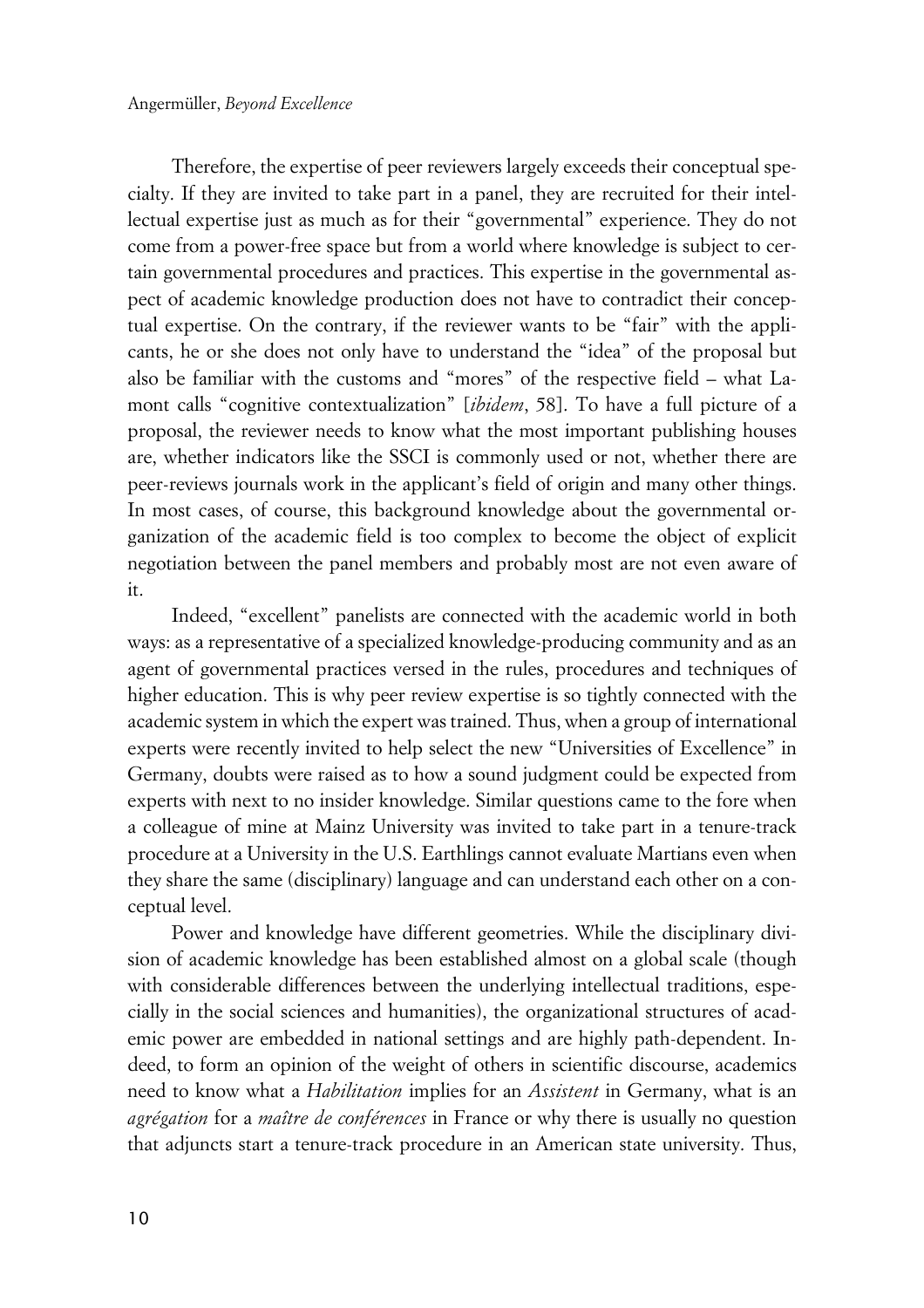academic knowledge production is embedded in a framework of administrative rules and organizational techniques which may be more "statist" as in Continental Europe, where many professors are civil servants, or more "liberalist" as in the U.S. and the UK, where more institutions enjoy budgetary and administrative autonomy. This is why job interviews outside one's system of origin are a special challenge (for both sides!) as the expectations and the taken-for-granted assumptions may differ considerably. German professors are expected to have spent some time abroad, to be active as fund raisers and to run a research team, which is rarely the case in France and the U.S. Without some tacit background knowledge about the institutional organization of the academic system, peer reviewers will not understand how the academic business works and, thus, will be at a loss at evaluating research and researchers.

While there is a complex and differentiated apparatus for the production and reproduction of disciplinary knowledge, there are no classes for junior researchers to train the organizational aspects of higher education. To learn the "tricks of the academic trade," researchers need to observe others and "make their own experiences." Unfortunately, Lamont does not reveal more about her own experience as a Canadian trained in France before starting her career in the U.S. [*ibidem*, 239 ff.]. As is well known, American higher education is a tiered system with some, mostly private elite institutions at the top. It is not surprising, therefore, that her panelists are well aware of the cleavages between different types of institutions and their consequences for career chances. Sometimes they bring to the floor the specific positions the applicants' universities and departments occupy in the institutional pecking order. Yet, to rank producers according to universities and departments is anything but natural or universal. In France or Germany, universities and departments are not necessarily the meaningful units of academic knowledge production since they do not have the same degree of agency and autonomy as in the U.S. In France, the *laboratoires de recherche* with dozens of specialists from various disciplines, departments and even universities are probably more important when it comes to distributing resources or jobs whereas in Germany the real organizational agency is performed by subdepartmental teams forming around a *Professor*, the *Arbeitsbereiche* or *Lehrstühle*. As a consequence, if excellence tends to be attributed to departments in the U.S. ("the Harvard law department"), the more likely excellence-harvesting instances would be the interdisciplinary research group in France (e.g. the *Centre de sociologie européenne* at *Ecoles des Hautes Etudes en Sciences Sociales*, sometimes also known as the "Bourdieu clique") or the individual ("Prof. Dr. Habermas" as the incumbent of a chair and leader of a research group) in Germany.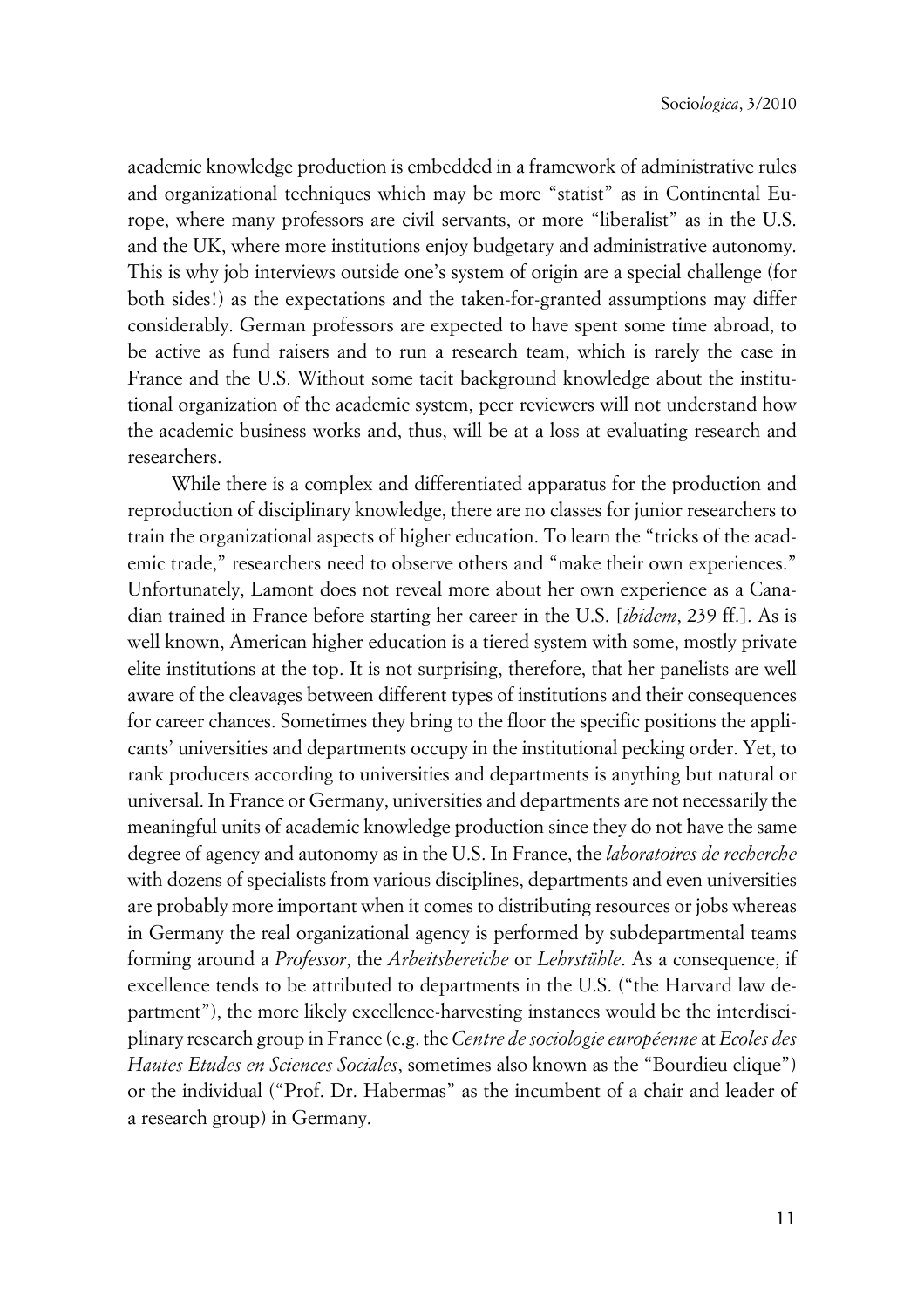It is clear that these forms of organizational hierarchy go hand in hand with a specific habitus and strategic choices on the part of academic producers. It may not be a coincidence that Germans are the most "entrepreneurial" academics as they are more inclined to engage in the competition for research funding which they need to build up their team. By contrast, nowhere do nationally held state exams play a more important role than in France, where many research positions, especially in the older disciplines like letters or history, are decided in *concours d'agrégation* with their standardizing effects (denounced as "scholastic" by Bourdieu) and their emphasis on general philosophical culture. Finally, the U.S. academic system may be the system where producers are the most prone to forming elitist oligarchies of academic producers who want to be part of the "best" universities or departments (which happen to bear the name of Harvard, Yale or Princeton).

This is the institutional context that peer reviewers tend to take for granted when they are invited to participate in evaluation and selection procedures. As the "excellence" of research cannot be identified with this non-conceptual background knowledge, they have to learn how to "read" the markers of excellence conferred by the academic system. Hence, an informed reviewer in Germany may not be much impressed with the fact that somebody is a *Mitarbeiter* (junior researcher) at a wellranked university as he knows that rankings are more or less arbitrary constructions that change from year to year and that junior researchers are not always recruited on a competitive basis (unlike professors, who sometimes have to present before dozens of committees for several years). As reviewers in North America know that supervisors often employ graduate students to produce journal articles, they will understand that co-authorship does not necessarily imply that both authors collaborated on an equal basis. More than in both Germany and the U.S., a French academic expert asked to evaluate somebody may be inclined to evaluate the research group behind her or him as the applicant would be "lost" without the active support of such a group.

The greater part of the peer reviewer's contextualizing work is done unconsciously. It is their habitus that allows them to spontaneously know how to situate the applicant in the field and to evaluate her or his proposal accordingly. To develop an understanding of what the implicit rules, workings and mechanisms of an academic system are usually takes decades. Senior academics are especially likely to forget about the particular academic culture in which they were trained. The longer academics are socialized in a system, the more likely they are to downplay the hierarchies of their own system. Is it a surprise, then, that the first thing they perceive in other systems is their "irrationally" hierarchical aspects? Thus, Germans tend to see high tuition fees as a scandalous feature of U.S. higher education, while especially Americans are ill at ease with the professorial distance that teachers sometimes display toward their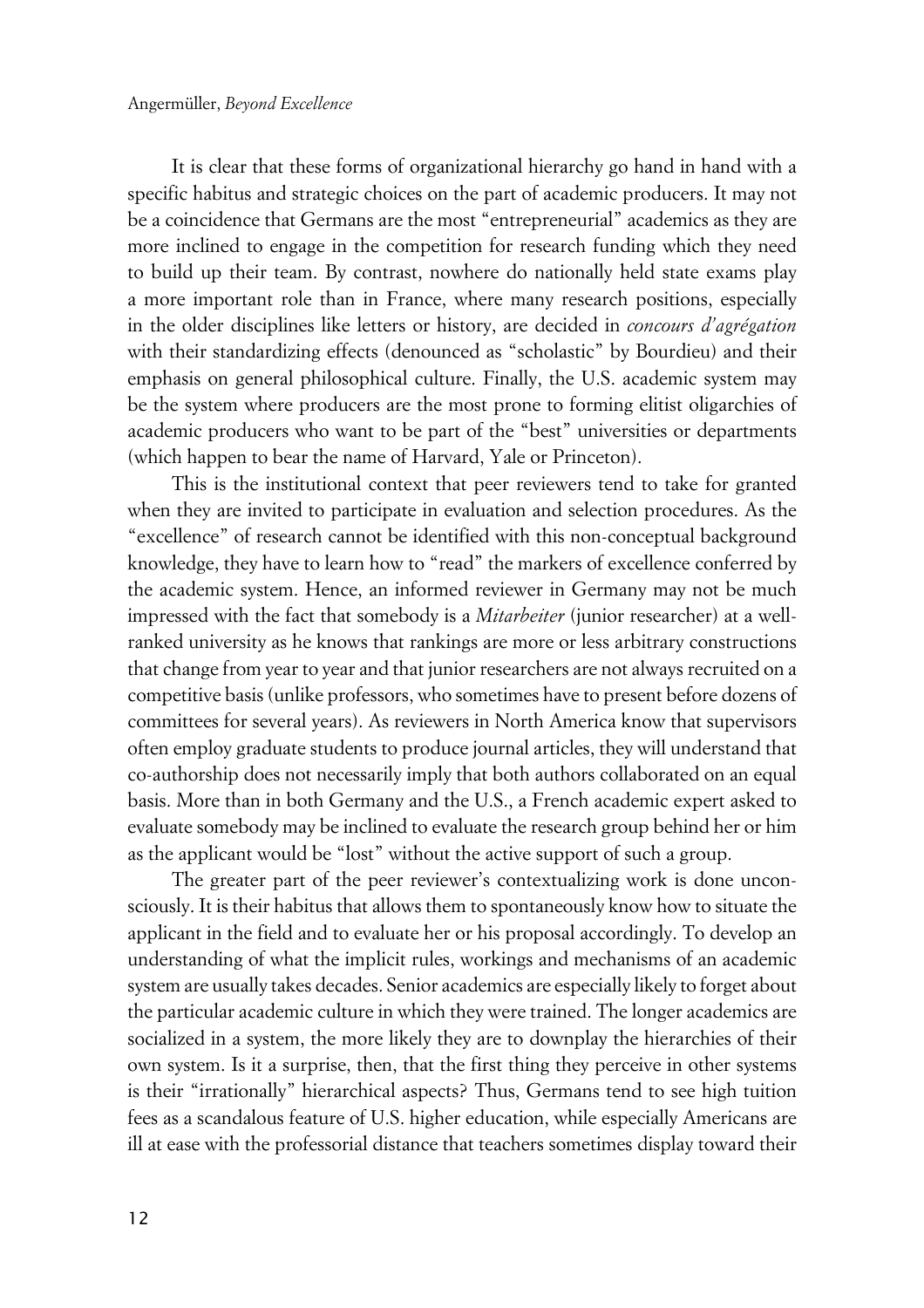students in France. And of course nobody can understand that in Germany professors employ confirmed (or non-confirmed) researchers as personal assistants. While hierarchy takes different forms in different academic systems, every system defines hierarchies and inequalities it can accept and tolerate. There is no "pure" research; research always involves the articulation of knowledge and power.

#### **xConclusion: Research as Intellectual Practice on a Postsocietal Terrain**

As a conclusion, I will try to weave the various threads together by insisting on the peculiar kind of sociality which I dealt with in this essay. Academic knowledge production points to an uneven, messy and heterogeneous terrain where producers group together to form communities with rather fuzzy and unstable inside/outside boundaries. In academia, everybody wants to be more or less unique with his or her specialized expertise – and to a considerable degree everybody indeed is. If it is difficult to apply the all-encompassing gold standard of excellence to this terrain which is fragmented in myriads of fields and subfields, this also recalls a problem for social theory which is accustomed to privilege order, structure and regularity over chaos and flux, seen as, in a way, "less social." Yet the terrain of the social sciences and humanities cannot be modeled after classical notions of society as a closed and fixed container where every element has its functional place in a constituted hierarchy of top and bottom. Parceled as it is into tribes and hordes, ruled by anonymous powers constituting an almost impassable terrain scattered with niches, holes and many foggy patches, the academic order in no way resembles the nation-state. Post-classical impulses are needed which can account for the post-societal sociality of the social sciences and humanities.

Against this background, given the high value it places on excellence, peer review looks like a rather desperate effort to impose order on an essentially ungovernable terrain. Do we have to regard peer review, then, as a more or less futile exercise that clouds vested interests or external powers? Let me recapitulate what I said and what I did not say. While I did say that academic research in the social sciences and humanities cannot be conceived in terms of excellence alone, I did not say that this makes the task any easier for the academic producers for whom it should not be any less difficult to claim legitimate membership in specialized knowledge communities as it is to produce "excellent" knowledge. Then, I did say that the peers construct academic excellence by extensively, but unconsciously drawing from their non-conceptual background knowledge about the academic system as organized and institutionalized power. But I did not say that excellence reflects a "non-scientific" reality of social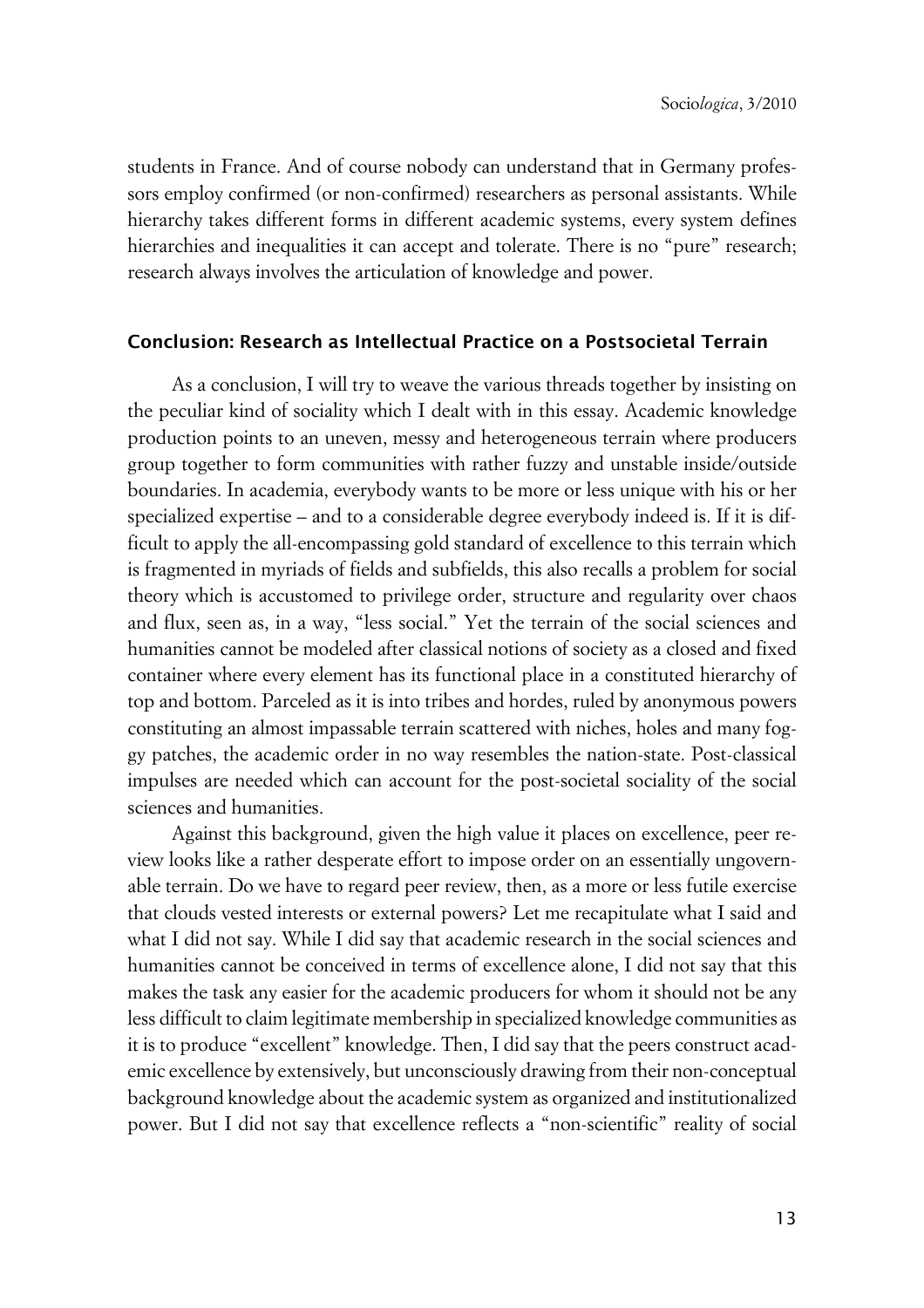power relations, waiting as it were to be clad in the rhetorics of excellence by the academic producers. If power and knowledge point to fundamentally contradictory logics of organization, the task of the academic researcher is to intervene in the academic terrain and to articulate some incommensurably new position. And if research is about much more than the discovery of ideas out there, isn't it precisely the artful articulation of knowledge and power which makes research such an intellectual adventure?

## **References**

Abbott, A.

2001 *Chaos of disciplines*. Chicago: University of Chicago Press.

Bourdieu, P.

1988 *Homo Academicus*. Cambridge: Polity Press.

Clark, B.R.

1983 *The Higher Education System: Academic Organization in Cross-National Perspective*. Berkeley: University of California Press.

Foucault, M.

2007 *Security, Territory, Population. Lectures at the College De France*. Basingstoke: Palgrave, Macmillan.

#### Hamann, J.

2009 *Der Preis des Erfolges. Die "Krise der Geisteswissenschaften" in feldtheoretischer Perspektive*. Bamberg: Bamberg University Press.

#### Hirschauer, S.

2005 "Publizierte Fachurteile. Lektüre und Bewertungspraxis im Peer Review." *Soziale Systeme* 11: 52-82.

Knorr Cetina, K.

1981 *The Manufacture of Knowledge. An Essay on the Constructivist and Contextual Nature of Science*. Oxford, New York: Pergamon Press.

#### Lamont, M.

2009 *How Professors Think: Inside the Curious World of Academic Judgement*. Cambridge, MA: Harvard University Press.

Latour, B.

1987 *Science in Action*. Milton Keynes: Open University Press.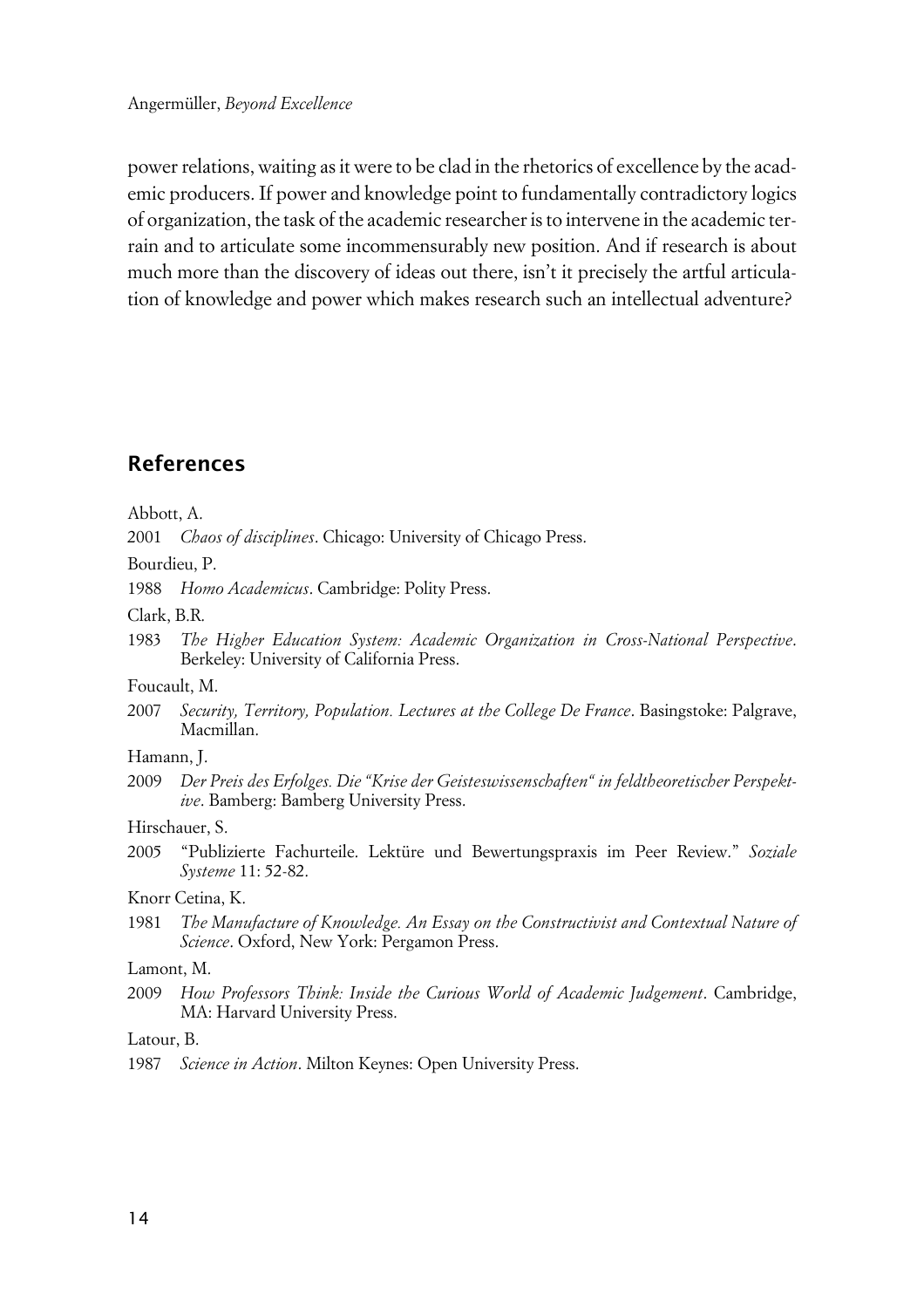```
Maeße, J.
```
2008 "Wie Bologna erfunden wurde. Eine Diskursanalyse über die Etablierung eines Reformprogramms in Deutschland." *Zeitschrift für Soziologie der Sozialisation und Erziehung* 28: 363-376.

Merton, R. K.

1962 "Science and the Social Order." Pp. 16-28 in *The Sociology of Science*, edited by B. Barber and W. Hirsch. Westport, CN: Greenwood.

Meyer, J.W.

- 1980 "The Effects of Education as an Institution." *American Journal of Sociology* 83: 55-77.
- Münch, R.
- 2009 *Globale Eliten, lokale Autoritäten. Bildung und Wissenschaft unter dem Regime von PISA, McKinsey & Co*. Frankfurt am Main: Suhrkamp.

Musselin, C.

2005 *Le marché des universitaires*. France, Allemagne, Etats-Unis. Paris: Sciences Po.

Price, D. J. De Solla

1965 *Little Science, Big Science*. New York: Columbia University Press.

Swaan, A. de

2001 *Words of the World*. Cambridge: Polity.

Weingart, P.

2003 *Wissenschaftssoziologie*. Bielefeld: Transcript.